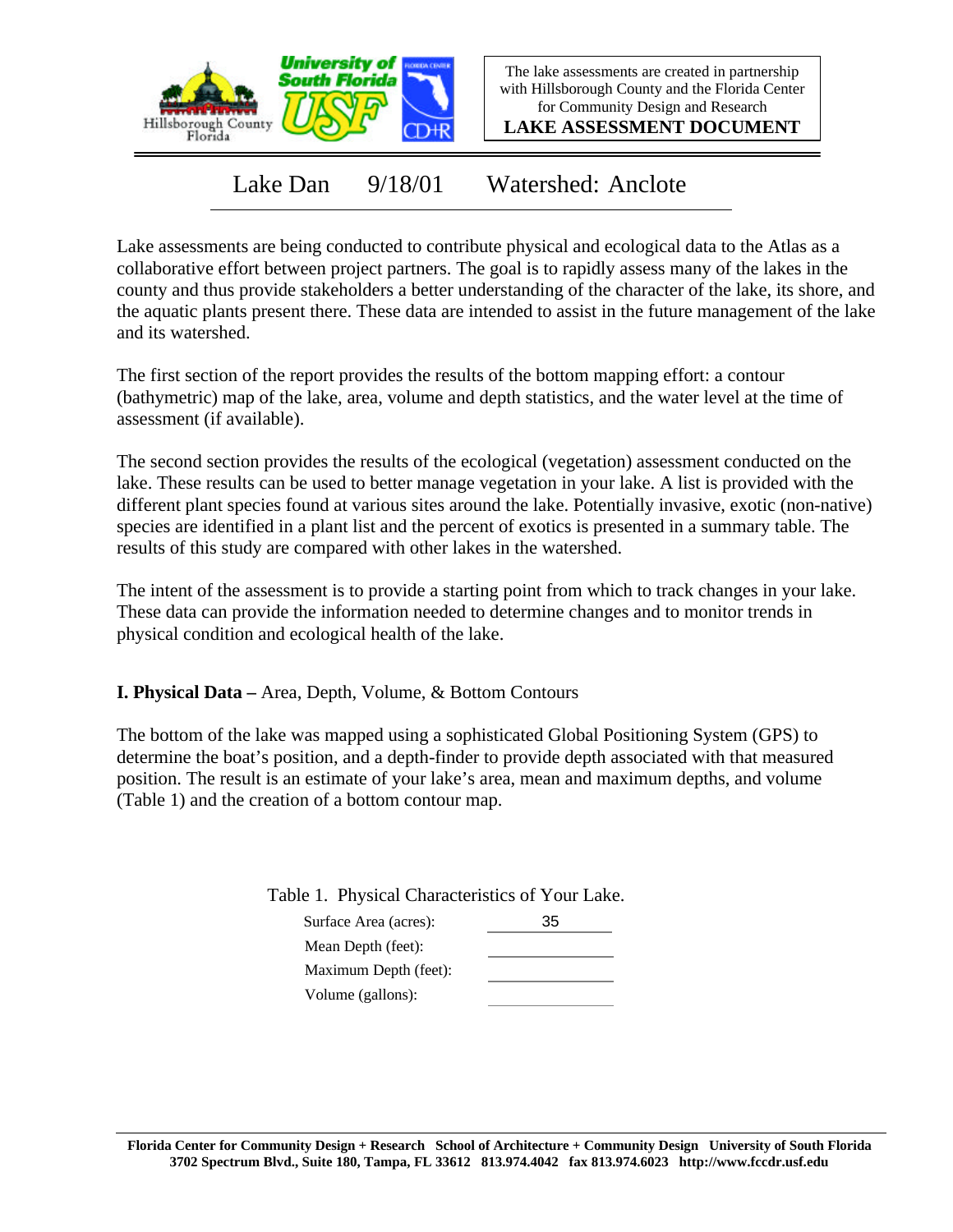

The lake assessments are created in partnership with Hillsborough County and the Florida Center for Community Design and Research

**LAKE ASSESSMENT DOCUMENT**

Lake Dan 9/18/01 Watershed: Anclote

## **II. Ecological Data**

Aquatic Plant Survey

Approximately equispaced sites are haphazardly mapped around the lake and the aquatic plants at each site are surveyed. The total number of species from all sites is used to approximate the total diversity of aquatic plants and the percent of invasive-exotic plants on the lake and in the watershed (Table 2). Many of these plants are considered ecologically harmful, as they tend to out-compete native species. Such "nuisance" plants can also make boating and other recreational activities difficult or impossible. The common and scientific names of plant species found on your lake are listed in Table 3.

> Table 2. Comparison of species diversity between your lake and other assessed lakes located within your watershed.

|                        | Lake Dan Anclote | (Average) |  |
|------------------------|------------------|-----------|--|
| Number of Taxa:        | 13               | 23        |  |
| Percent Exotic Plants: | 15%              | 17%       |  |

Table 3. Botanical and common names of the most commonly found plants on your lake. Percent frequency (of occurence), habit (location where found), status (native or exotic), and EPPC status are provided.

| Common Name                       | <b>Plant Species</b>      | Frequency | Habit     | <b>Status</b>  | <b>EPPC</b> |
|-----------------------------------|---------------------------|-----------|-----------|----------------|-------------|
| Southern Waternymph               | Najas guadelupensis       | 100%      | Submersed | Native         | <b>NL</b>   |
| Algae                             | Periphyton spp.           | 100%      | Submersed | Native         | <b>NL</b>   |
| Willow                            | Salix spp.                | 89%       | Emergent  | Native         | <b>NL</b>   |
| Cypress                           | Taxodium spp.             | 89%       | Emergent  | Native         | <b>NL</b>   |
| <b>Climbing Hempvine</b>          | Mikania scandens          | 67%       | Emergent  | Native         | <b>NL</b>   |
| <b>Torpedo Grass</b>              | Panicum repens            | 67%       | Emergent  | Exotic         |             |
| Maidencane                        | Panicum hemitomon         | 56%       | Emergent  | Native         | <b>NL</b>   |
| Water Primroses, Primrosewillow   | Ludwigia spp.             | 33%       | Emergent  | <b>Unknown</b> | <b>NL</b>   |
| Common Buttonbush                 | Cephalanthus occidentalis | 22%       | Emergent  | Native         | <b>NL</b>   |
| Punk Tree, Melaleuca              | Melaleuca quinquenervia   | 11%       | Emergent  | Exotic         |             |
| Spatterdock, Yellow Pondlily      | Nuphar lutea var. advena  | 11%       | Floating  | Native         | <b>NL</b>   |
| Pine Tree                         | Pinus spp.                | 11%       | Emergent  | Native         | <b>NL</b>   |
| Bulltonque Arrowhead, Duck Potato | Sagittaria lancifolia     | 11%       | Emergent  | Native         | <b>NL</b>   |

Florida Center for Community Design + Research School of Architecture + Community Design University of South Florida 3702 Spectrum Blvd., Suite 180, Tampa, FL 33612 813.974.4042 fax 813.974.6023 http://www.fccdr.usf.edu